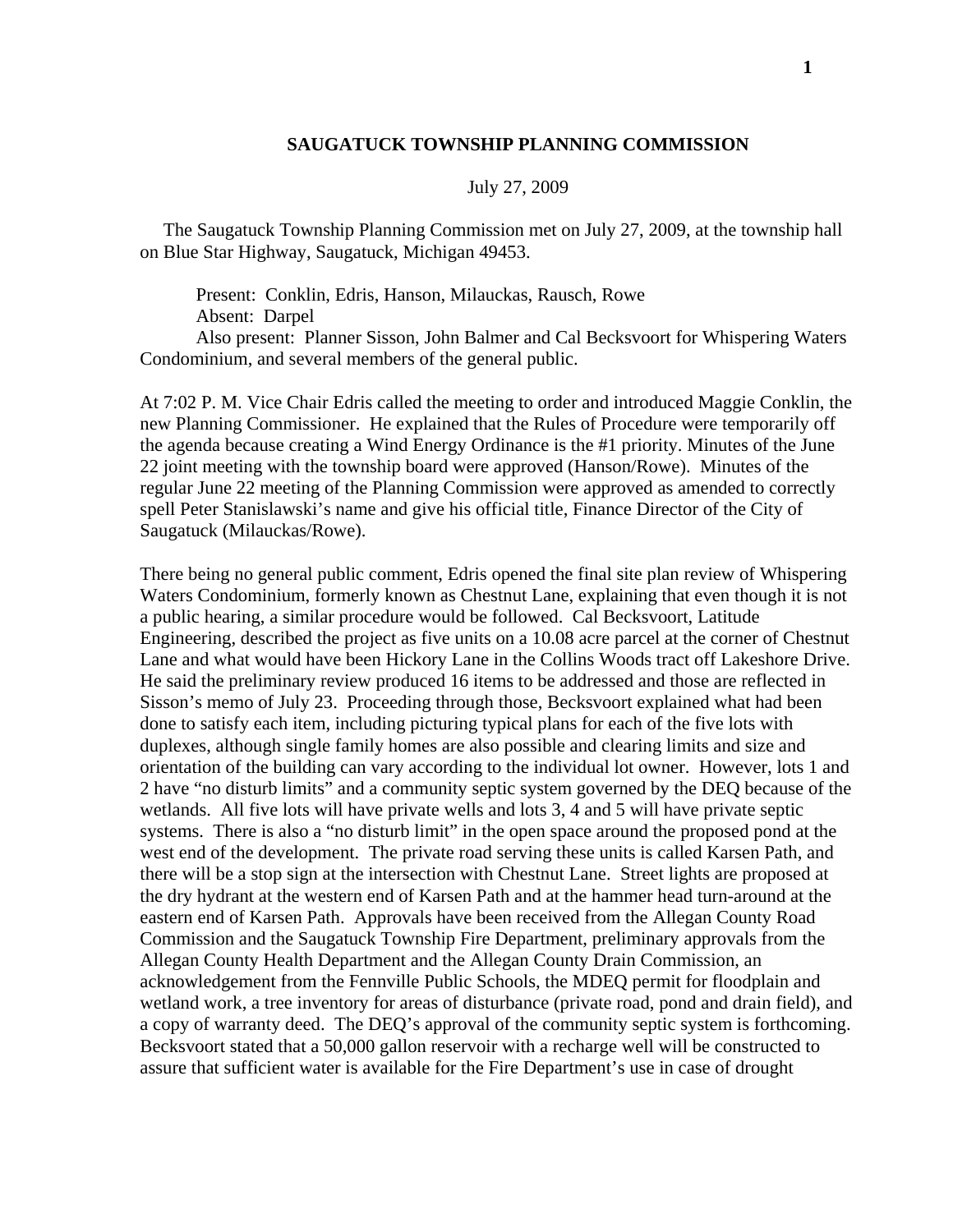conditions. He added that the developer is willing to make a contract with the Fire Department.

Sisson reviewed his memo (see attached). Hanson said he understood the neighbors on Hickory and Colver being concerned about changes on this property in question, starting and stopping, and the drainage run-off they might cause, and he did not agree with language in the condo documents which said unit boundaries could be changed after approvals are given. Balmer said that was typical condo document language and not his intent, and Sisson explained that until all the units are sold, the developer is in control and does not have to get the other owner's approval to a change, such as combining two lots. When the homeowner's association takes over, they can make changes, but not to "no disturb limit" or lot boundaries unless they come to the Planning Commission. Hanson also brought up the original question of whether final approval would include whether the units would be single-family or duplexes, as was part of a memo from the township attorney, and Milauckas wanted to know whether Balmer would have to come back when that was decided. Sisson said "No," but he did not know what the township attorney's opinion would be. Hanson wanted to know plans for the open space on the east end of the project, and Balmer said he used language from the Zoning Ordinance to describe typical activities allowed therein. Hanson specified non-motorized activity is generally recommended by the P.C. Edris questioned why those restrictions are in the By-laws and not the Master Deed, and Balmer explained that the agencies he was dealing with wanted their restrictions in the Master Deed, so he kept "building and use restrictions" in the By-laws. Hanson said Fire Inspector Janik wanted the fire suppression availability located on a site plan. Hanson said he did not want final approval on this development until all documents are reviewed by the attorney. Milauckas added performance bonds to the review by attorney.

Edris opened the meeting to public comment. In answer to a question from Deb Matthai, 6936 Hickory Lane, about posting a performance bond on the drainage system, Becksvoort said the permit from the DEQ for the pond is limited to 5 years and the requirement is that the pond be built first, before the roads, etc. Jim Wentzel, 2659 Chestnut Lane, questioned building on soggy ground, forcing the water off to other areas and whether someone could drown in the proposed pond. Emily Watts, 2593 Lakeshore Dr., asked to have the Drain Commission come back to reassess drainage from a creek which flows north from her property to this area in question. Becksvoort pointed out where this creek flows around the western edge of the proposed pond. Jerome Post, Chestnut Lane, wondered if there had been a hydrological study to see what filling the pond for the Fire Department might do to the water table for other surrounding wells in dry periods. Other persons in the audience expressed concerns about the creek and pond converging to flood the area, and who watches to see that no more than 3 feet of fill is used on a lot. There was also a comment about how duplexes do not fit in this area and how 10 dwelling units will increase traffic, etc. Judy Coffield, 2533 Lakeshore Dr., asked what happens if Balmer sells the parcel, and Hanson replied that the approvals follow the land.

Edris read letters from Cynthia and Larry Hatfield, 2660 Chestnut Ln. and Robert and Emily Watts, asking that Balmer be required to post a surety bond; from Jim and Ginny Cooper, 6946 Colver, asking that Balmer be required to guarantee that he will restore site if he cannot finish the project; from Charles Van Duren, 2657 Lakeshore Dr., stating that removal of vegetation for this construction will cause even more disaster to the area than the tragic event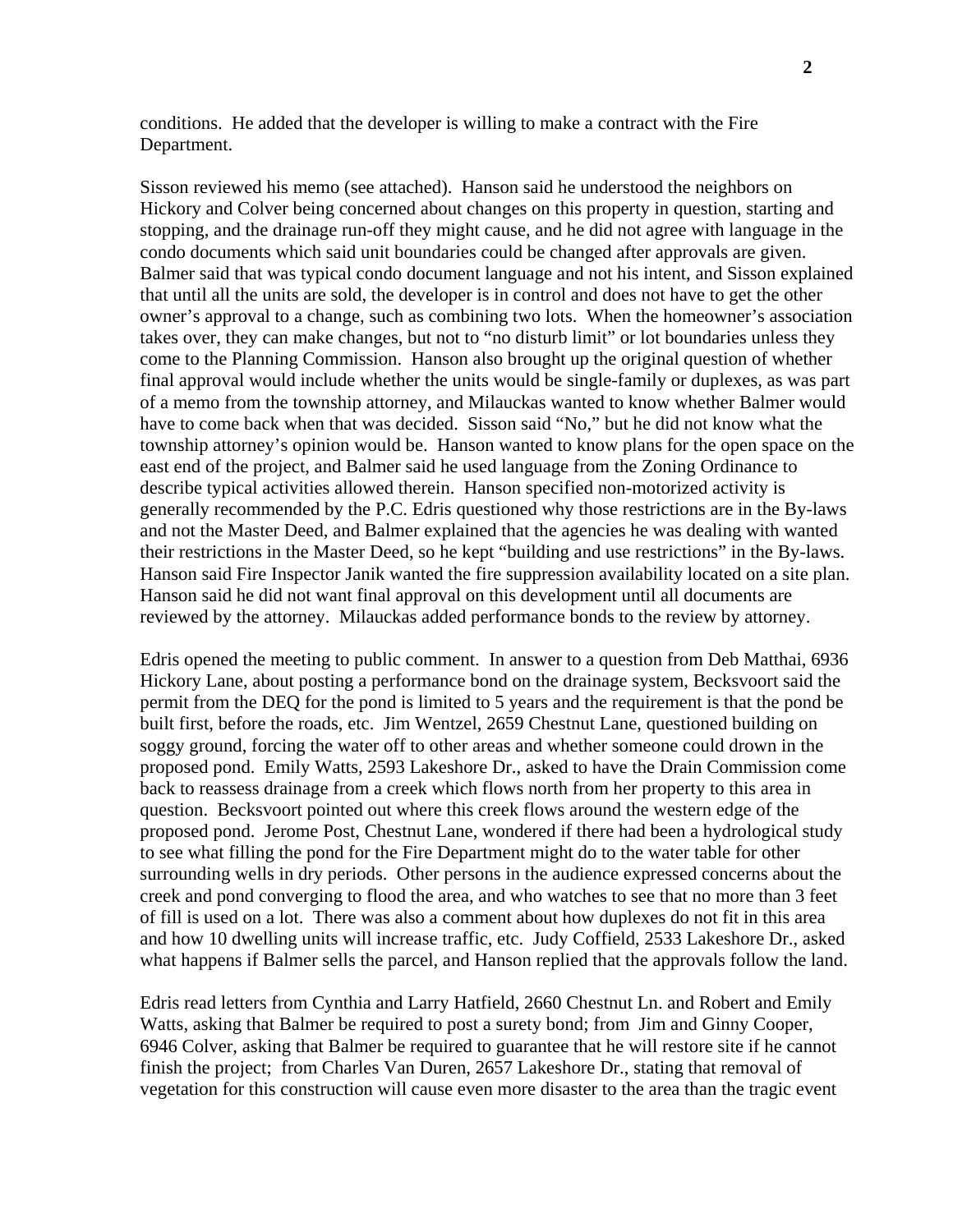of 2008; and from Deb and John Matthai stating concerns that the positioning of a proposed board walk not stray across their property line, that the level of arsenic be identified in wells, that wells should be dug below 137 feet to the protected acquifer; and from John Balmer, answering questions posed by Matthai.

The Commissioners reviewed Sisson's memo to underline what was needed from the developer:

1. Description of "no disturb" zone in the condo documents and the limits of tree cutting for maintenance that can occur in the "no disturb" zone;

3.v. No restrictions on rentals;

 4. Location of "no disturb" zones other than lots 1 and 2 and the open space on the west end, perhapsby legal description; "no disturb" zones should be discussed in the Master Deed; 5. Only non-motorized recreation in the open space, plans for structures there should be described, and forest maintenance allowed;

9, 11  $\&$  13. Underground tanks should be shown on the site plan; the agreement with the Fire Department should be reviewed by the township attorney; street lights were questioned because of the rural nature of the area; dollar amounts for the performance bond suggested to the township attorney.

Regarding the 5-foot-wide board walk, Becksvoort pointed it out on the site plan along where Hickory Lane would be. Milauckas proposed that it be placed 5 feet from the property line, except where wetlands prevent that.

Hanson made a motion to table the final review of Whispering Waters to a future next meeting when the Commission will have the township attorney's review of the condominium documents. Rausch seconded. Hanson amended the motion to include the attorney's review of the performance bond requirements, and Rausch seconded the amendment. Motion carried.

After a brief recess, the meeting reconvened at 10:03 to consider Wind Energy Ordinances. Edris asked Sisson to lead the Commissioners through the major points to look for in the examples provided, and he proposed then that a sub-committee be appointed to study them more thoroughly. Sisson explained the difference between private, personal or small business wind energy systems and larger commercial enterprises or utility company wind farms. Hanson commented that there are no large tracts in Saugatuck Township for the latter. Sisson suggested some items to consider: Do you want to make it difficult or easy for someone to build a personal wind energy system? Do you want to control nuisance noise for the neighbors by acreage requirement, limiting distance from lot line, 1-1/2 times 65-foot height or decibel level (nighttime/daytime), for which expensive monitoring equipment might be needed? Will you allow wind turbine on a roof? In which zones would wind turbines be allowed and by SAU, overlay? Sisson suggested examining the Wayland Ordinance. Conklin, Hanson and Rowe volunteered to form a Wind Energy subcommittee.

Edris opened the meeting to election of officers. Hanson named Edris to be elected chairman, seconded by Milauckas; Conklin named Rowe to be elected vice chairman, seconded by Milauckas; Rowe named Rausch to be elected secretary, seconded by Hanson. All motions carried. Hanson thanked them for taking on the responsibility.